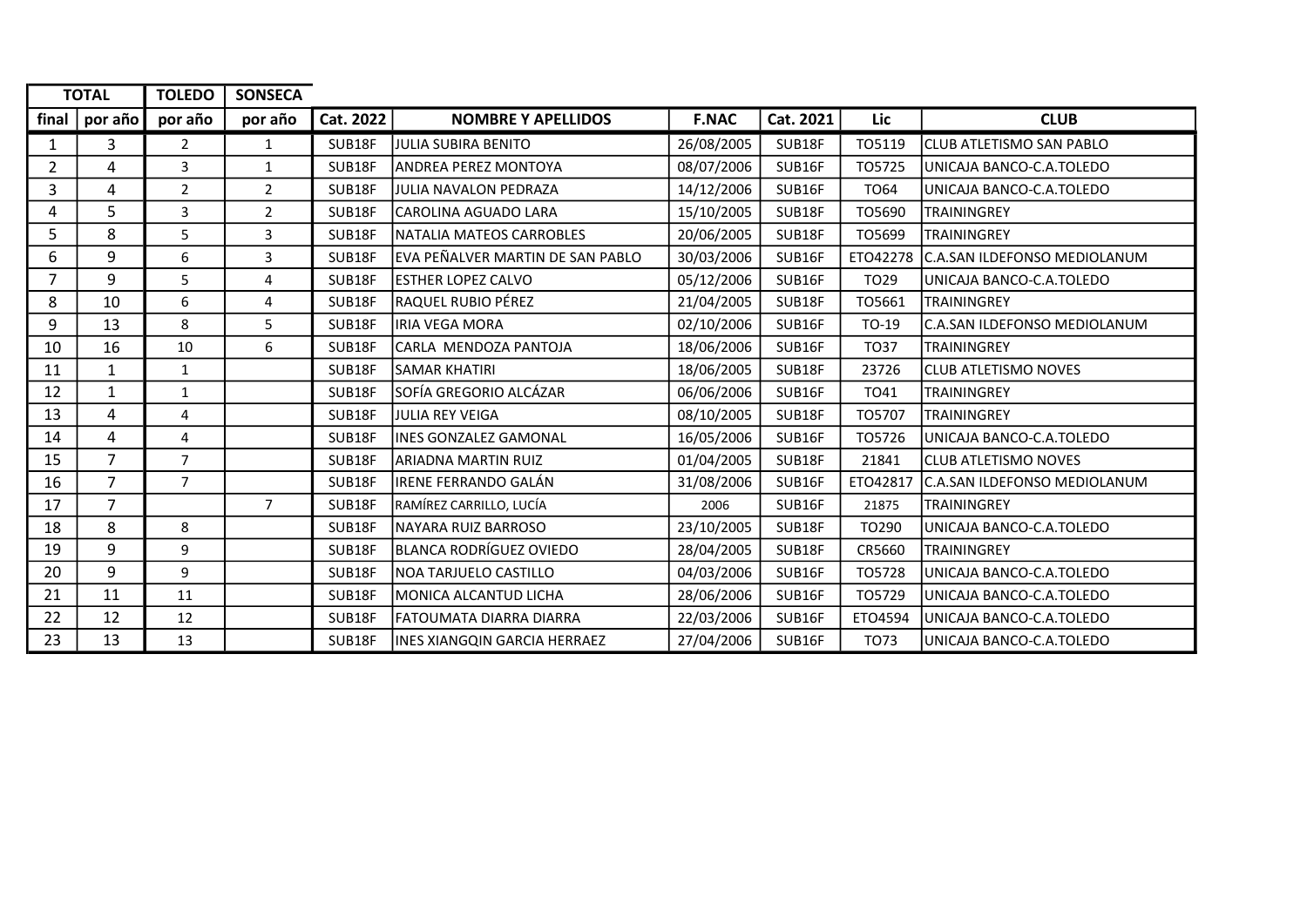|                | <b>TOTAL</b>   | <b>TOLEDO</b>           | <b>SONSECA</b> |           |                                  |              |           |             |                                 |
|----------------|----------------|-------------------------|----------------|-----------|----------------------------------|--------------|-----------|-------------|---------------------------------|
| final          | por año        | por año                 | por año        | Cat. 2022 | <b>NOMBRE Y APELLIDOS</b>        | <b>F.NAC</b> | Cat. 2021 | <b>Lic</b>  | <b>CLUB</b>                     |
| $\mathbf{1}$   | $\overline{2}$ | $\mathbf{1}$            | $\mathbf{1}$   | SUB16F    | ALBA CASTRO RUBIO                | 22/10/2008   | SUB14F    | <b>TO85</b> | CLUB ATLETISMO SAN PABLO        |
| $\overline{2}$ | 4              | $\overline{2}$          | $\overline{2}$ | SUB16F    | LAURA PEDRAZA GONZÁLEZ           | 19/09/2008   | SUB14F    | 50602       | C.A. MANCHEGO                   |
| 3              | 6              | $\overline{2}$          | 4              | SUB16F    | <b>IARA MORENO SORIANO</b>       | 04/07/2007   | SUB16F    | 21800       | <b>CLUB ATLETISMO NOVES</b>     |
| 4              | 6              | $\overline{3}$          | 3              | SUB16F    | LUCÍA MARTÍN ECSOBAR             | 08/11/2008   | SUB14F    | 89          | <b>TRAININGREY</b>              |
| 5              | $\overline{7}$ | 5                       | $\overline{2}$ | SUB16F    | AITANA CATALAN SANCHEZ           | 26/04/2007   | SUB16F    | ETO14628    | <b>CLUB ATLETISMO SAN PABLO</b> |
| 6              | $\overline{7}$ | $\overline{\mathbf{4}}$ | 3              | SUB16F    | <b>ROCIO GONZALEZ RODRIGUEZ</b>  | 13/03/2007   | SUB16F    | 10972       | <b>CLUB ATLETISMO NOVES</b>     |
| $\overline{7}$ | 8              | 4                       | 4              | SUB16F    | <b>MARINA GARCIA PEREZ</b>       | 22/04/2008   | SUB14F    | ETO15895    | UNICAJA BANCO-C.A.TOLEDO        |
| 8              | 10             | 5                       | 5              | SUB16F    | INÉS PORTALES GUTIÉRREZ          | 22/07/2008   | SUB14F    | ETO41702    | C.A.SAN ILDEFONSO MEDIOLANUM    |
| 9              | 12             | $\overline{7}$          | 5              | SUB16F    | PAULA DE DIEGO BOLADO            | 09/02/2007   | SUB16F    | TO424       | TRAININGREY                     |
| 10             | 12             | 6                       | 6              | SUB16F    | LUCIA RODRÍGUEZ REDONDO          | 19/10/2008   | SUB14F    | 50499       | C.A. MANCHEGO                   |
| 11             | 17             | 8                       | 9              | SUB16F    | <b>AROA MIGUEL SORIANO</b>       | 17/12/2007   | SUB16F    | 1057        | <b>CLUB ATLETISMO NOVES</b>     |
| 12             | 17             | 9                       | 8              | SUB16F    | CRISTINA TRUJILLO RAMÍREZ        | 22/03/2007   | SUB16F    | TO453       | <b>TRAININGREY</b>              |
| 13             | 19             | 12                      | $\overline{7}$ | SUB16F    | ROCÍO GARCÍA SERRANO             | 28/03/2008   | SUB14F    | ETO42174    | C.A.SAN ILDEFONSO MEDIOLANUM    |
| 14             | 27             | 16                      | 11             | SUB16F    | LETIZIA GUERRA ESCOBAR           | 14/09/2007   | SUB16F    | ETO5306     | CD PASTOR POETA DE OCAÑA        |
| 15             | $\mathbf{1}$   | $\mathbf{1}$            |                | SUB16F    | JARA MARIA CARRASQUILLA DIAZ     | 26/07/2007   | SUB16F    | <b>TO84</b> | UNICAJA BANCO-C.A.TOLEDO        |
| 16             | $\mathbf{1}$   |                         | $\mathbf{1}$   | SUB16F    | CARNERERO VILLANUEVA, ROCIO      | 2007         | SUB16F    | TO 5025     | Atletismo Seseña                |
| 17             | $\overline{3}$ | $\overline{3}$          |                | SUB16F    | <b>AROA MINGUEZ SORIANO</b>      | 17/12/2007   | SUB16F    | 1057        | <b>CLUB ATLETISMO NOVES</b>     |
| 18             | 6              | $\boldsymbol{6}$        |                | SUB16F    | NOELIA SANCHEZ MANZANARES        | 27/02/2007   | SUB16F    | ET0541      | UNICAJA BANCO-C.A.TOLEDO        |
| 19             | 6              |                         | 6              | SUB16F    | SANCHEZ GARCIA, LUCIA            | 2007         | SUB16F    | TO 5196     | Atletismo Seseña                |
| 20             | $\overline{7}$ |                         | $\overline{7}$ | SUB16F    | MAYOR COFRADES, INES             | 2007         | SUB16F    | 12404       | <b>Atletismo Noves</b>          |
| 21             | $\overline{7}$ | $\overline{7}$          |                | SUB16F    | ELENA RAMA SUÁREZ-BUSTAMANTE     | 07/02/2008   | SUB14F    | ETO13701    | <b>CD PASTOR POETA DE OCAÑA</b> |
| 22             | 8              | 8                       |                | SUB16F    | NATALIA MARTÍN FERNÁNDEZ-PACHECO | 13/05/2008   | SUB14F    | 51952       | TRAININGREY                     |
| 23             | 8              |                         | 8              | SUB16F    | REDONDO MONROY, PAULA            | 2008         | SUB14F    | 59838       | <b>IMD Mora</b>                 |
| 24             | 9              | 9                       |                | SUB16F    | <b>CLAUDIA RICO ROMERO</b>       | 05/07/2008   | SUB14F    | 52412       | <b>TRAININGREY</b>              |
| 25             | 9              |                         | 9              | SUB16F    | KARZAZI BENAMEURE, CHAYMA        | 2008         | SUB14F    | 59094       | CP. EVANGELISTA                 |
| 26             | 10             | 10                      |                | SUB16F    | LETIZIA GUERRA ESCOBAR           | 14/09/2007   | SUB16F    | ETO5306     | CD PASTOR POETA DE OCAÑA        |
| 27             | 10             |                         | 10             | SUB16F    | SÁEZ RUANES, DIANA               | 2007         | SUB16F    | TO 598      | Atletismo Seseña                |
| 28             | 10             | 10                      |                | SUB16F    | ANGELA SÁNCHEZ CASTRILLO         | 01/01/2008   | SUB14F    | TO595       | UNICAJA BANCO C.A.TOLEDO        |
| 29             | 11             | 11                      |                | SUB16F    | LUCIA GONZALEZ MARTIN            | 09/06/2007   | SUB16F    | <b>TO81</b> | UNICAJA BANCO-C.A.TOLEDO        |
| 30             | 11             | 11                      |                | SUB16F    | <b>DIANA LAO MONTORO</b>         | 22/08/2008   | SUB14F    | ETO10406    | CD PASTOR POETA DE OCAÑA        |
| 31             | 12             | 12                      |                | SUB16F    | MARÍA JEREZ ALONSO               | 05/02/2007   | SUB16F    | <b>TO83</b> | UNICAJA BANCO-C.A.TOLEDO        |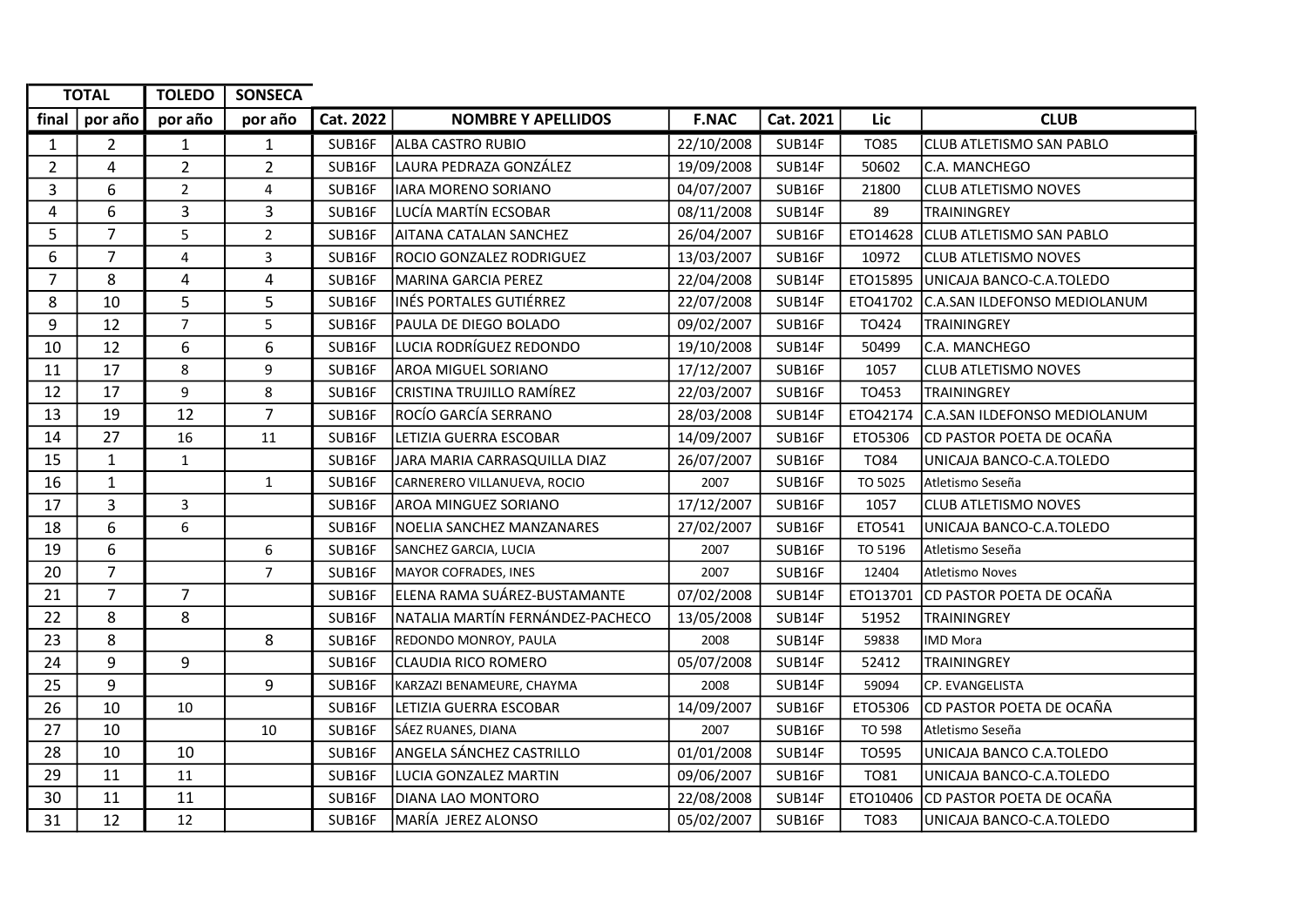|       | <b>TOTAL</b>            | <b>TOLEDO</b> | <b>SONSECA</b> |           |                            |              |           |          |                                       |
|-------|-------------------------|---------------|----------------|-----------|----------------------------|--------------|-----------|----------|---------------------------------------|
| final | $\vert$ por año $\vert$ | por año       | por año        | Cat. 2022 | <b>NOMBRE Y APELLIDOS</b>  | <b>F.NAC</b> | Cat. 2021 | Lic      | <b>CLUB</b>                           |
| 32    | 12                      |               | 12             | SUB16F    | JIMENEZ RODRIGUEZ, JULIA   | 2007         | SUB16F    | 49347    | <b>IMD Mora</b>                       |
| 33    | 13                      | 13            |                | SUB16F    | CARLOTA SÁNCHEZ SÁNCHEZ    | 25/03/2007   | SUB16F    |          | ETO42358 C.A.SAN ILDEFONSO MEDIOLANUM |
| 34    | 14                      | 14            |                | SUB16F    | INATALIA VICTOR GIL        | 13/08/2007   | SUB16F    |          | ETO43558 C.A.SAN ILDEFONSO MEDIOLANUM |
| 35    | 15                      | 15            |                | SUB16F    | IAROA EXPOSITO DE ARAUJO   | 30/05/2007   | SUB16F    | TO5734   | UNICAJA BANCO-C.A.TOLEDO              |
| 36    | 17                      | 17            |                | SUB16F    | lCANDELA ALONSO VELASCO    | 27/08/2007   | SUB16F    |          | ETO47022 C.A.SAN ILDEFONSO MEDIOLANUM |
| 37    | 18                      | 18            |                | SUB16F    | llYDIA GONZALEZ MARTIN     | 09/06/2007   | SUB16F    | TO80     | UNICAJA BANCO-C.A.TOLEDO              |
| 38    | 19                      | 19            |                | SUB16F    | lCANDELA DIAZ DE LA ROSA   | 03/04/2007   | SUB16F    | TO-577   | CD PUEBLA D.MONTALBAN S.MIGUEL        |
| 39    | 20                      | 20            |                | SUB16F    | EVA CASTRO GONZÁLEZ        | 26/10/2007   | SUB16F    | ETO10771 | CD PASTOR POETA DE OCAÑA              |
| 40    | 21                      | 21            |                | SUB16F    | CAYETANA RODRÍGUEZ ESCOBAR | 28/06/2007   | SUB16F    | 31156    | <b>TRAININGREY</b>                    |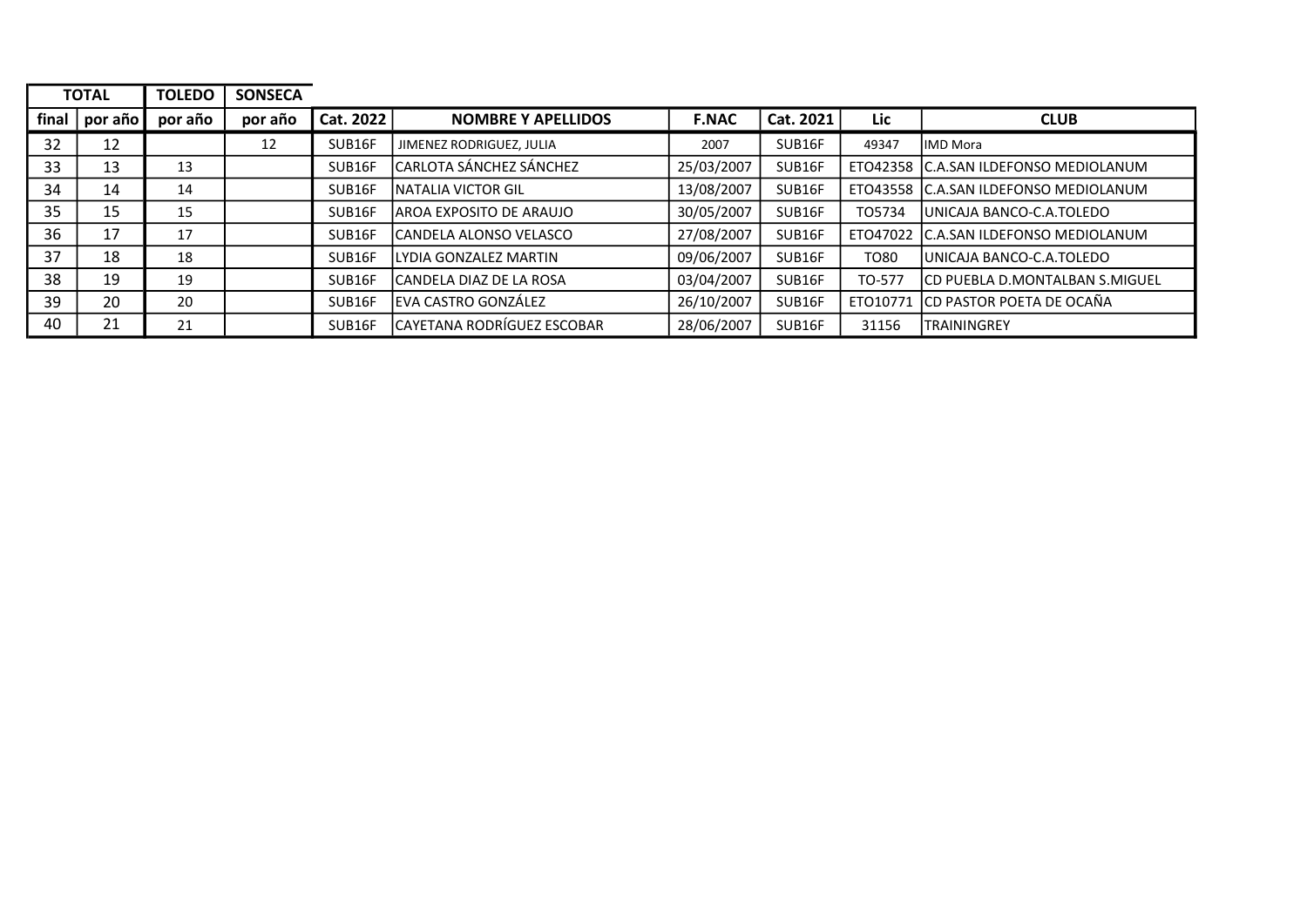|                | <b>TOTAL</b>   | <b>TOLEDO</b>  | <b>SONSECA</b> |           |                                   |              |           |            |                                    |
|----------------|----------------|----------------|----------------|-----------|-----------------------------------|--------------|-----------|------------|------------------------------------|
| final          | por año        | por año        | por año        | Cat. 2022 | <b>NOMBRE Y APELLIDOS</b>         | <b>F.NAC</b> | Cat. 2021 | <b>Lic</b> | <b>CLUB</b>                        |
| $\mathbf{1}$   | $\overline{2}$ | 1              | $\mathbf{1}$   | SUB14F    | NORA VEISETH MÉNDEZ               | 24/06/2009   | SUB14F    | TO425      | <b>TRAININGREY</b>                 |
| $\overline{2}$ | 5              | $\overline{2}$ | 3              | SUB14F    | LAURA NICOLAU PEREZ               | 17/02/2009   | SUB14F    | TO119      | UNICAJA BANCO-C.A.TOLEDO           |
| 3              | 5              | $\mathbf{3}$   | $\overline{2}$ | SUB14F    | <b>MARINA ESCUDERO MACIAS</b>     | 30/09/2010   | SUB12F    | TO185      | UDAT TALAVERA                      |
| 4              | 6              | $\overline{4}$ | $\overline{2}$ | SUB14F    | <b>MARWA MARSOU</b>               | 30/09/2009   | SUB14F    | 11311      | <b>CLUB ATLETISMO NOVES</b>        |
| 5              | 9              | 5              | 4              | SUB14F    | <b>ADELAIDA GUTIERREZ SANCHEZ</b> | 09/08/2009   | SUB14F    | TO122      | UNICAJA BANCO-C.A.TOLEDO           |
| 6              | 10             | $\overline{4}$ | 6              | SUB14F    | MANUELA PEREIRA MARTINEZ          | 09/02/2010   | SUB12F    | 30574      | <b>TRAININREY</b>                  |
| $\overline{7}$ | 10             | 5              | 5              | SUB14F    | CRISTINA GONZALEZ RUBIO           | 29/10/2010   | SUB12F    | DID 38085  | CD ATLETISMO LOS MONTES            |
| 8              | 11             | 8              | 3              | SUB14F    | <b>IKRAN BEDLOU ELMAHI</b>        | 14/06/2010   | SUB12F    | DID 42170  | CD ATLETISMO LOS MONTES            |
| 9              | 13             | 8              | 5              | SUB14F    | LUCÍA RODRÍGUEZ VELASCO           | 14/04/2009   | SUB14F    | TO420      | TRAININGREY                        |
| 10             | 13             | $\overline{7}$ | 6              | SUB14F    | ALEXIA MERA GARCIA-CARO           | 12/04/2009   | SUB14F    | 139002     | <b>CLUB ATLETISMO NOVES</b>        |
| 11             | 16             | $\overline{7}$ | 9              | SUB14F    | <b>BLANCA MOLERO MONTES</b>       | 09/05/2010   | SUB12F    | ETO3214    | UNICAJA BANCO-C.A.TOLEDO           |
| 12             | 18             | 11             | $\overline{7}$ | SUB14F    | IRENE LÓPEZ DEL OLMO              | 09/04/2009   | SUB14F    | TO456      | <b>TRAININGREY</b>                 |
| 13             | 19             | 12             | $\overline{7}$ | SUB14F    | AITANA DORADO ROLDÁN              | 25/01/2010   | SUB12F    | 49631      | <b>TRAININGREY</b>                 |
| 14             | 25             | 11             | 14             | SUB14F    | ANA GONZALEZ GAMONAL              | 20/04/2010   | SUB12F    | ETO2510    | UNICAJA BANCO-C.A.TOLEDO           |
| 15             | 25             | 13             | 12             | SUB14F    | JACQUELINE ONTALBA ASCANEO        | 20/02/2010   | SUB12F    | ETO16874   | CD PASTOR POETA DE OCAÑA           |
| 16             | 26             | 18             | 8              | SUB14F    | <b>ANGELA ROMO MARTIN</b>         | 02/08/2009   | SUB14F    | ETO5764    | UNICAJA BANCO-C.A.TOLEDO           |
| 17             | 27             | 16             | 11             | SUB14F    | CLAUDIA MOLINA ALARCÓN            | 20/09/2009   | SUB14F    | 26527      | <b>TRAININGREY</b>                 |
| 18             | 28             | 10             | 18             | SUB14F    | MARIA MUÑOZ LOSA                  | 06/07/2010   | SUB12F    | ETO44086   | UNICAJA BANCO-C.A.TOLEDO           |
| 19             | 32             | 20             | 12             | SUB14F    | <b>DUNYA SABIH LARA</b>           | 10/10/2009   | SUB14F    | 50365      | C.A. MANCHEGO                      |
| 20             | 32             | 21             | 11             | SUB14F    | CLAUDIA PAZ NOGUERO               | 08/01/2010   | SUB12F    | ETO1484    | UNICAJA BANCO-C.A.TOLEDO           |
| 21             | 32             | 16             | 16             | SUB14F    | INES GOMEZ PEÑAFIEL               | 19/02/2010   | SUB12F    | DID 36808  | CD ATLETISMO LOS MONTES            |
| 22             | 36             | 22             | 14             | SUB14F    | TANIA DIAZ MAROTO GILA            | 23/01/2009   | SUB14F    | 47948      | C.A. MANCHEGO                      |
| 23             | 38             | 19             | 19             | SUB14F    | <b>CLAUDIA ROJO PALENCIA</b>      | 05/07/2010   | SUB12F    | 20332      | <b>TRAININGREY</b>                 |
| 24             | 39             | 23             | 16             | SUB14F    | PILAR GONZÁLEZ ORTEGA             | 07/06/2009   | SUB14F    | ETO42110   | C.A.SAN ILDEFONSO MEDIOLANUM       |
| 25             | 45             | 25             | 20             | SUB14F    | LUNA VALTIERRA ALVAREZ            | 23/05/2010   | SUB12F    | 10726      | <b>CLUB ATLETISMO NOVES</b>        |
| 26             | 50             | 29             | 21             | SUB14F    | <b>BLANCA LÓPEZ ROJAS</b>         | 09/04/2010   | SUB12F    | 14495      | C.P. EVANGELISTA-ATLETISMO SONSECA |
| 27             | 50             | 28             | 22             | SUB14F    | <b>CLARA ALBA DURAN DIAZ</b>      | 19/02/2010   | SUB12F    | ETO4375    | UNICAJA BANCO-C.A.TOLEDO           |
| 28             | 53             | 30             | 23             | SUB14F    | ANA BUENO APARICIO                | 25/05/2010   | SUB12F    | 29956      | <b>ESCUELA ATLETISMO ORGAZ</b>     |
| 29             | 55             | 31             | 24             | SUB14F    | <b>ANDREA JIMENEZ SANCHEZ</b>     | 09/05/2010   | SUB12F    | 28853      | ESCUELA ATLETISMO ORGAZ            |
| 30             | 57             | 32             | 25             | SUB14F    | <b>CLARA COSTA-PINTO</b>          | 30/05/2010   | SUB12F    | ETO41032   | UNICAJA BANCO-C.A.TOLEDO           |
| 31             | 60             | 34             | 26             | SUB14F    | <b>ANA MERIDA MOLERO</b>          | 14/12/2010   | SUB12F    | ETO905     | UNICAJA BANCO-C.A.TOLEDO           |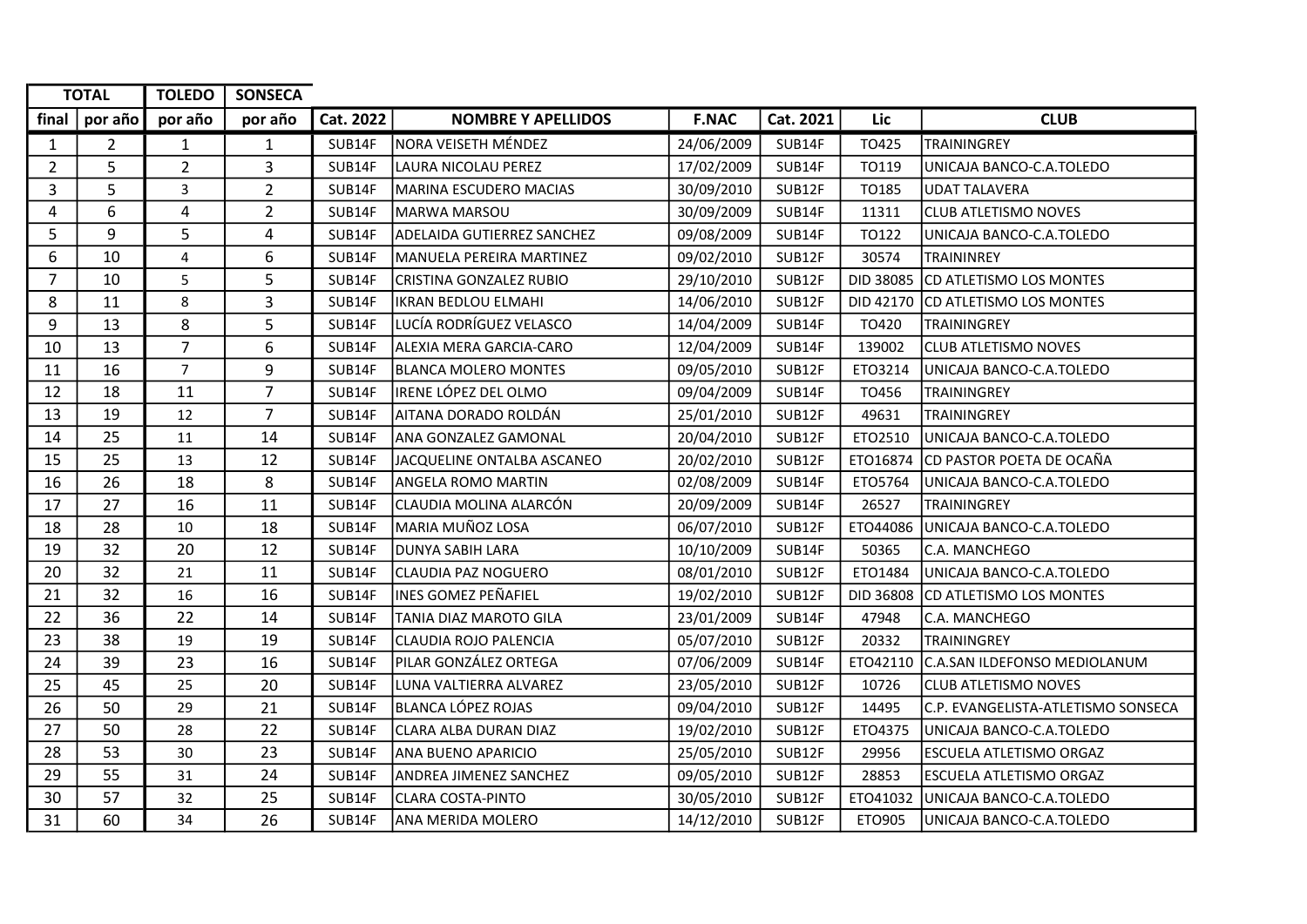| <b>TOTAL</b> |                | <b>TOLEDO</b>  | <b>SONSECA</b> |           |                                 |              |           |           |                                   |
|--------------|----------------|----------------|----------------|-----------|---------------------------------|--------------|-----------|-----------|-----------------------------------|
| final $ $    | por año        | por año        | por año        | Cat. 2022 | <b>NOMBRE Y APELLIDOS</b>       | <b>F.NAC</b> | Cat. 2021 | Lic       | <b>CLUB</b>                       |
| 32           | $\mathbf{1}$   | $\mathbf{1}$   |                | SUB14F    | REBECA PEREA CORRAL             | 02/07/2010   | SUB12F    | TO220     | <b>UDAT TALAVERA</b>              |
| 33           | $\mathbf 1$    |                | $\mathbf{1}$   | SUB14F    | SUAREZ SEVILLA, LUNA            | 2010         | SUB12F    | 12526     | PDM MADRIDEJOS                    |
| 34           | $\overline{2}$ | $\overline{2}$ |                | SUB14F    | <b>BERTA MARTIN BAUTISTA</b>    | 30/11/2010   | SUB12F    | TO110     | UDAT TALAVERA                     |
| 35           | 3              | $\overline{3}$ |                | SUB14F    | AITANA MARTIN BAUTISTA          | 02/08/2009   | SUB14F    | TO109     | <b>UDAT TALAVERA</b>              |
| 36           | 4              |                | 4              | SUB14F    | GARCIA-MORENO DIAZ-MARTA, ELISA | 2010         | SUB12F    | 4707      | At.San Pablo-Toledo               |
| 37           | 6              | 6              |                | SUB14F    | <b>EMMA GARCIA GARCIA</b>       | 07/04/2009   | SUB14F    | 30845     | <b>CLUB ATLETISMO NOVES</b>       |
| 38           | 8              |                | 8              | SUB14F    | LALANDA SÁNCHEZ , MARÍA         | 2010         | SUB12F    | 13032     | Unicaja Banco - C.A.Toledo        |
| 39           | 9              |                | 9              | SUB14F    | DE LA CRUZ MARTÍN, BLANCA       | 2009         | SUB14F    | 60429     | CP. EVANGELISTA                   |
| 40           | 9              | 9              |                | SUB14F    | ALBA MARIA DOMINGUEZ NAVARRO    | 28/01/2009   | SUB14F    | TO105     | <b>CLUB ATLETISMO SAN PABLO</b>   |
| 41           | 9              | 9              |                | SUB14F    | LUCÍA VILLASEVIL MARÍN          | 28/08/2010   | SUB12F    | 48577     | TRAININGREY                       |
| 42           | 10             |                | 10             | SUB14F    | TORRES LÓPEZ, JIMENA            | 2009         | SUB14F    | 24250     | CP. EVANGELISTA                   |
| 43           | 10             | 10             |                | SUB14F    | CARLA CORROTO BEJERANO          | 21/08/2009   | SUB14F    | DID 38586 | CD ATLETISMO LOS MONTES           |
| 44           | 10             |                | 10             | SUB14F    | PÉREZ FIGUEROA, CELIA           | 2010         | SUB12F    | 4350      | Unicaja Banco - C.A.Toledo        |
| 45           | 12             | 12             |                | SUB14F    | CELIA ROMERO DE AVILA NIETO     | 11/01/2009   | SUB14F    | 20743     | <b>CLUB ATLETISMO NOVES</b>       |
| 46           | 13             |                | 13             | SUB14F    | GARCÍA TORRALBA, ALICIA         | 2009         | SUB14F    | 60182     | CP. EVANGELISTA                   |
| 47           | 13             | 13             |                | SUB14F    | LUCIA DEL RIO PEREZAGUA         | 07/01/2009   | SUB14F    | TO125     | UNICAJA BANCO-C.A.TOLEDO          |
| 48           | 13             |                | 13             | SUB14F    | LAVNCHY, MICHELLE               | 2010         | SUB12F    | 60432     | CP. EVANGELISTA                   |
| 49           | 14             | 14             |                | SUB14F    | <b>CELIA RIVERA GUERRA</b>      | 20/04/2009   | SUB14F    | ETO4492   | UNICAJA BANCO-C.A.TOLEDO          |
| 50           | 14             | 14             |                | SUB14F    | MINERVA LAO MONTORO             | 08/06/2010   | SUB12F    | ETO10404  | CD PASTOR POETA DE OCAÑA          |
| 51           | 15             |                | 15             | SUB14F    | AZHARI LOUZARI, MARIAM          | 2009         | SUB14F    | 7534      | C D PASTOR POETA (OCAÑA)          |
| 52           | 15             | 15             |                | SUB14F    | <b>CARLA GARCIA RUS</b>         | 12/10/2009   | SUB14F    | ETO9030   | UNICAJA BANCO-C.A.TOLEDO          |
| 53           | 15             |                | 15             | SUB14F    | SAMPER PEREZ, LAURA             | 2010         | SUB12F    | 2513      | Atletismo Seseña                  |
| 54           | 15             | 15             |                | SUB14F    | MARTA ACEÑA TIRADO              | 22/11/2010   | SUB12F    | ETO5953   | UNICAJA BANCO-C.A.TOLEDO          |
| 55           | 17             |                | 17             | SUB14F    | <b>BOLIVAR MARTIN, ALMA</b>     | 2009         | SUB14F    | 53532     | <b>IMD Mora</b>                   |
| 56           | 17             | 17             |                | SUB14F    | ELENA HERNANDEZ HIDALGO         | 03/05/2009   | SUB14F    | TO123     | UNICAJA BANCO-C.A.TOLEDO          |
| 57           | 17             |                | 17             | SUB14F    | NAVAS GALLARDO, MARÍA           | 2010         | SUB12F    | 51237     | TrainingRey                       |
| 58           | 17             | 17             |                | SUB14F    | ANGELA SERRANO MANZANO          | 25/09/2010   | SUB12F    | ETO3999   | UNICAJA BANCO-C.A.TOLEDO          |
| 59           | 18             |                | 18             | SUB14F    | DOMINGUEZ NAVARRO, ALBA MARIA   | 2009         | SUB14F    | TO 105    | At.San Pablo-Toledo               |
| 60           | 18             | 18             |                | SUB14F    | <b>AMINATA KONATE</b>           | 01/01/2010   | SUB12F    | 45678     | UNICAJA BANCO C.A.TOLEDO          |
| 61           | 19             | 19             |                | SUB14F    | TATIANA GIL GOMEZ-ESCALONILLA   | 19/08/2009   | SUB14F    | 28434     | <b>CLUB ATLETISMO NOVES</b>       |
| 62           | 20             | 20             |                | SUB14F    | MARIA LALANDA SANCHEZ           | 16/02/2010   | SUB12F    |           | ETO13032 UNICAJA BANCO-C.A.TOLEDO |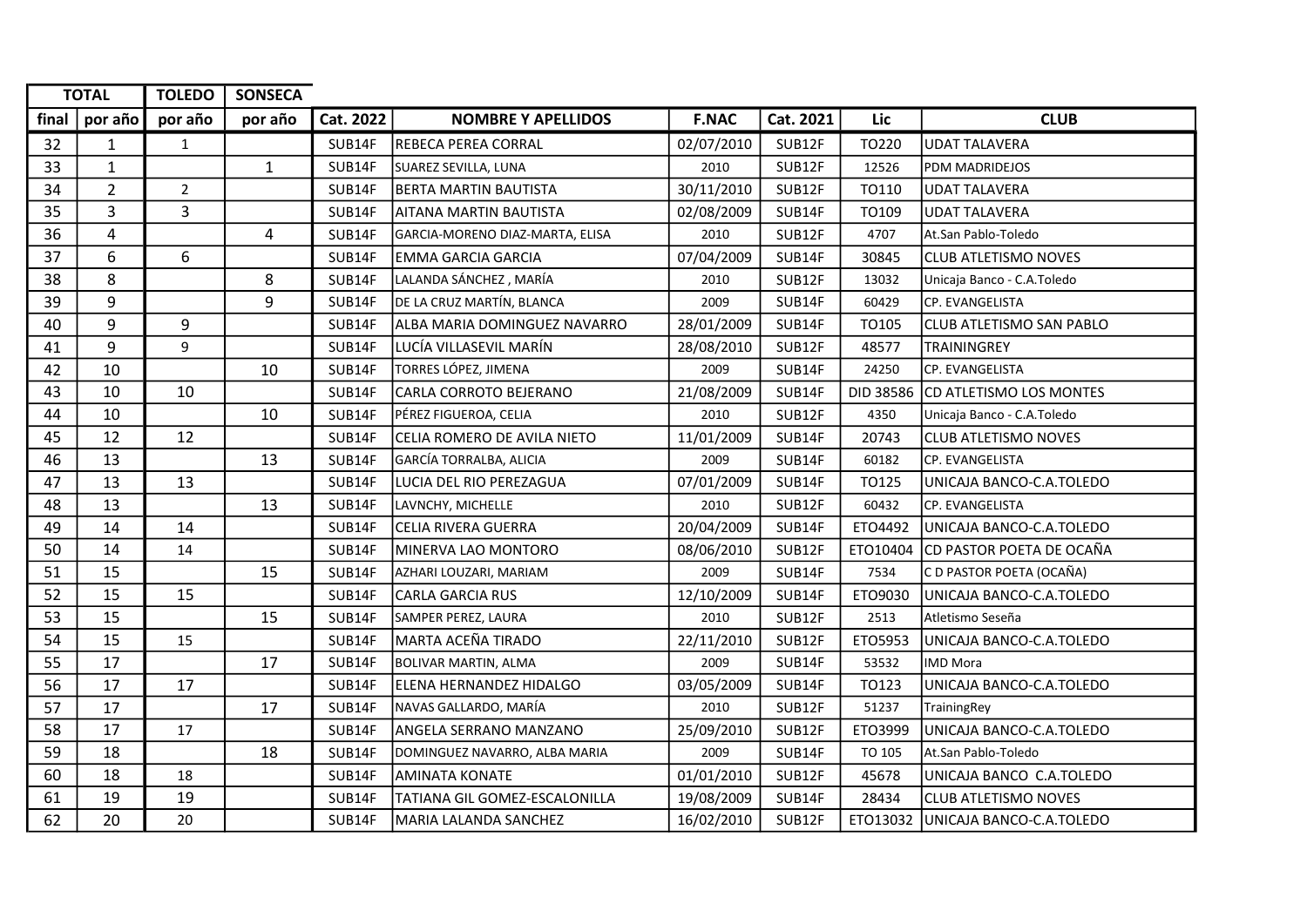|       | <b>TOTAL</b> | <b>TOLEDO</b> | <b>SONSECA</b> |           |                                  |              |           |          |                                     |
|-------|--------------|---------------|----------------|-----------|----------------------------------|--------------|-----------|----------|-------------------------------------|
| final | por año      | por año       | por año        | Cat. 2022 | <b>NOMBRE Y APELLIDOS</b>        | <b>F.NAC</b> | Cat. 2021 | Lic      | <b>CLUB</b>                         |
| 63    | 21           | 21            |                | SUB14F    | NATALIA LANZAROTE LUQUE          | 25/02/2009   | SUB14F    | 52371    | <b>TRAININGREY</b>                  |
| 64    | 22           | 22            |                | SUB14F    | IADRIANA BOTE GOMEZ              | 20/02/2010   | SUB12F    | 45279    | C.A.SAN ILDEFONSO MEDIOLANUM        |
| 65    | 23           | 23            |                | SUB14F    | ELENA VELASCO MARTIN             | 25/02/2010   | SUB12F    | ETO3974  | UNICAJA BANCO-C.A.TOLEDO            |
| 66    | 24           | 24            |                | SUB14F    | CARLA SANCHEZ CHIQUITO RABASCO   | 25/04/2009   | SUB14F    | 26169    | CD PUEBLA D.MONTALBAN S.MIGUEL      |
| 67    | 24           | 24            |                | SUB14F    | lMARIA SANCHEZ FALCON            | 28/01/2010   | SUB12F    | ETO4579  | UNICAJA BANCO-C.A.TOLEDO            |
| 68    | 25           | 25            |                | SUB14F    | MARTA CORCUERA MORON             | 26/10/2009   | SUB14F    | 28394    | CD PUEBLA D.MONTALBAN S.MIGUEL      |
| 69    | 26           | 26            |                | SUB14F    | AITANA PEREZ GALAN               | 10/07/2009   | SUB14F    |          | ETO15056 JUNICAJA BANCO-C.A.TOLEDO  |
| 70    | 26           | 26            |                | SUB14F    | ISABEL UCEDA FERNANDEZ RAMOS     | 06/12/2010   | SUB12F    | ETO45685 | UNICAJA BANCO-C.A.TOLEDO            |
| 71    | 27           | 27            |                | SUB14F    | ÁNGELA CUÑARRO ROBLES            | 27/09/2009   | SUB14F    | 22539    | <b>TRAININGREY</b>                  |
| 72    | 27           |               | 27             | SUB14F    | DORADO RODRIGUEZ, SARA           | 2010         | SUB12F    | 16043    | PDM MADRIDEJOS                      |
| 73    | 27           | 27            |                | SUB14F    | lCARLOTA GOMILA PULIDO           | 18/08/2010   | SUB12F    | 51997    | <b>TRAININGREY</b>                  |
| 74    | 28           | 28            |                | SUB14F    | ELISA CASTAÑO SANCHEZ            | 30/11/2009   | SUB14F    | 22074    | CD PUEBLA D.MONTALBAN S.MIGUEL      |
| 75    | 29           | 29            |                | SUB14F    | VALERIA CRIADO CALDERON          | 17/03/2009   | SUB14F    | 28595    | CD PUEBLA D.MONTALBAN S.MIGUEL      |
| 76    | 30           | 30            |                | SUB14F    | MARÍA DEL MAR MARTÍNEZ GUTIÉRREZ | 17/01/2009   | SUB14F    | 49421    | UNICAJA BANCO-C.A.TOLEDO            |
| 77    | 31           | 31            |                | SUB14F    | NATALIA RUIZ CAÑAS               | 25/06/2009   | SUB14F    | ETO6420  | UNICAJA BANCO-C.A.TOLEDO            |
| 78    | 32           | 32            |                | SUB14F    | SUSANA HERRERA CARREÑO           | 27/03/2009   | SUB14F    | ETO52201 | <b>C.A.SAN ILDEFONSO MEDIOLANUM</b> |
| 79    | 33           | 33            |                | SUB14F    | ALICIA LOZANO DE LEON            | 02/03/2010   | SUB12F    |          | ETO10061 UNICAJA BANCO-C.A.TOLEDO   |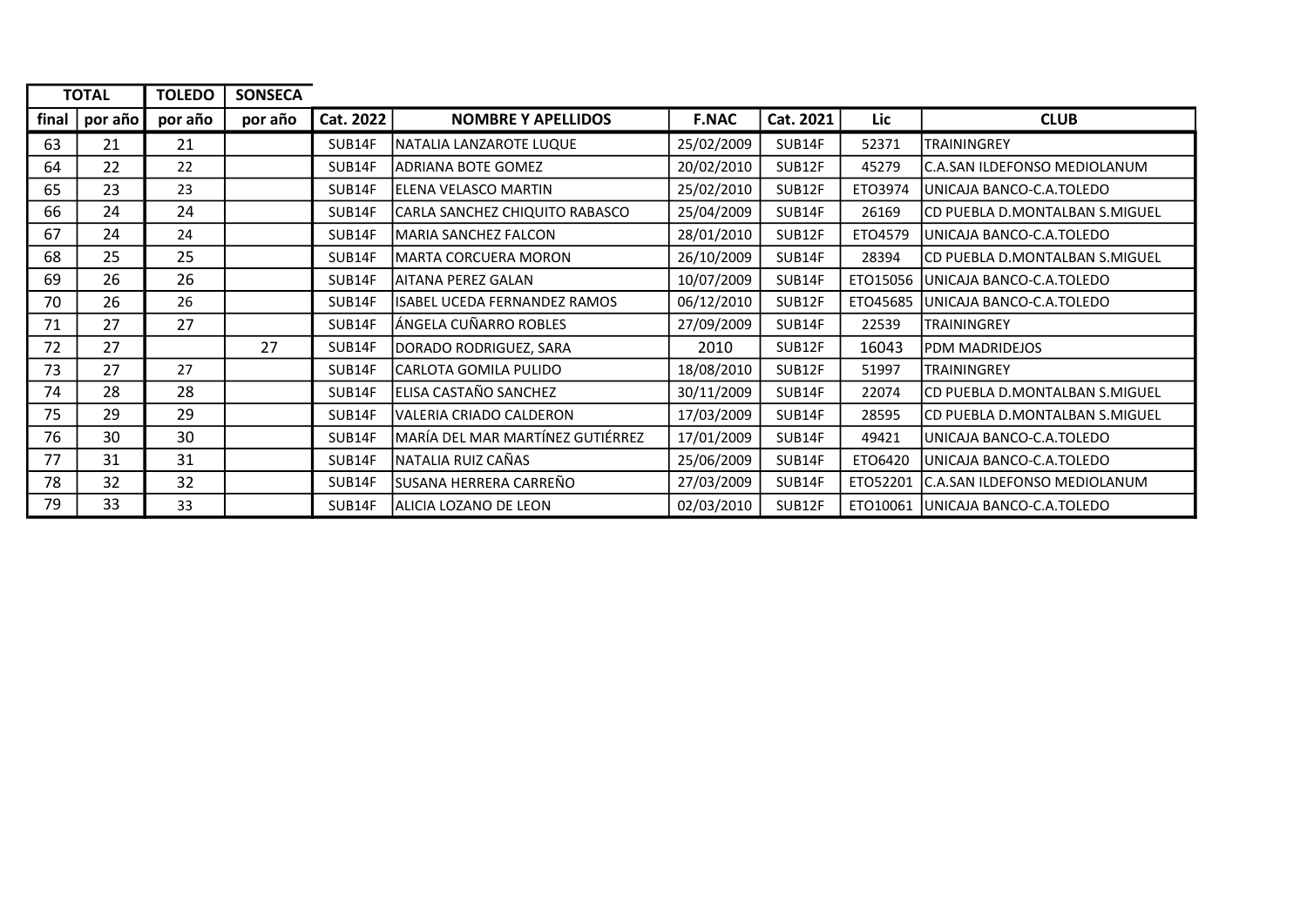| <b>TOTAL</b>   |                | <b>TOLEDO</b>  | <b>SONSECA</b> |                     |                                     |                   |                     |                 |                                 |
|----------------|----------------|----------------|----------------|---------------------|-------------------------------------|-------------------|---------------------|-----------------|---------------------------------|
| final          | por año        | por año        | por año        | Cat. 2022           | <b>NOMBRE Y APELLIDOS</b>           | <b>F.NAC</b>      | Cat. 2021           | Lic             | <b>CLUB</b>                     |
| 1              | 5              | 3              | $\overline{2}$ | SUB <sub>18M</sub>  | JAVIER PANTOJA MANRIQUE             | 24/09/2005        | SUB <sub>18M</sub>  | <b>TO78</b>     | <b>CLUB ATLETISMO SAN PABLO</b> |
| $\overline{2}$ | 5              | $\overline{2}$ | 3              | SUB <sub>18M</sub>  | DARÍO GONZÁLEZ REDONDO              | 12/03/2006        | SUB <sub>16M</sub>  | TO34            | <b>TRAININGREY</b>              |
| 3              | 5              | 3              | $\overline{2}$ | SUB <sub>18M</sub>  | ARTURO SILVA RUÍZ                   | 29/01/2006        | SUB <sub>16</sub> M | TO424           | <b>TRAININGREY</b>              |
| 4              | 6              | 5              | $\mathbf{1}$   | lsub18M             | ALEJANDRO MANRIQUE TORIJA           | 14/05/2005        | SUB18M              | TO67            | lCLUB ATLETISMO SAN PABLO       |
| 5              | $\overline{7}$ | 6              | $\mathbf{1}$   | SUB <sub>18M</sub>  | DAVID GALAN LUDEÑA                  | 27/03/2006        | SUB <sub>16M</sub>  | 18618           | <b>CD ATLETISMO LOS MONTES</b>  |
| 6              | 9              | 5              | 4              | SUB18M              | ALBERTO VELASCO ROMERO              | 16/11/2006        | SUB <sub>16M</sub>  | <b>TO44</b>     | TRAININGREY                     |
| $\overline{7}$ | 10             | $\overline{7}$ | 3              | SUB18M              | lCARLOS DE NIEVES MARTÍNEZ          | 15/04/2005        | SUB <sub>18M</sub>  | TO-5692         | C.A. MANCHEGO                   |
| 8              | 10             | 6              | 4              | SUB <sub>18M</sub>  | <b>ALEX RODRÍGUEZ GARCÍA</b>        | 16/01/2005        | SUB <sub>18</sub> M | TO36            | <b>TRAININGREY</b>              |
| 9              | 12             | $\overline{7}$ | 5              | SUB <sub>18M</sub>  | JOSE RAMÓN VELASCO ROMERO           | 16/11/2006        | SUB <sub>16</sub> M | TO43            | <b>TRAININGREY</b>              |
| 10             | 17             | 9              | 8              | SUB <sub>18M</sub>  | TOMAS VÁZQUEZ ZARZA                 | 03/09/2006 SUB16M |                     | 423632          | <b>ESCUELA ATLETISMO ORGAZ</b>  |
| 11             | 16             | 11             | 5              | SUB <sub>18</sub> M | VICTORIANO HUERTAS INFANTES         | 06/07/2005        | SUB <sub>18M</sub>  | $TO-4$          | C.A. MANCHEGO                   |
| 12             | 20             | 14             | 6              | SUB18M              | <b>HAMZA TRIBAK</b>                 | 12/03/2005        | SUB <sub>18M</sub>  | TO-5654         | C.A. MANCHEGO                   |
| 13             | 20             | 13             | $\overline{7}$ | SUB18M              | PABLO BALMASEDA GRCÍA               | 23/07/2005        | SUB <sub>18M</sub>  | <b>TO45</b>     | <b>TRAININGREY</b>              |
| 14             | 20             | 12             | 8              | SUB18M              | JESUS AGUILAR MORENO                | 15/01/2005        | SUB <sub>18M</sub>  | T0591           | <b>CLUB ATLETISMO SAN PABLO</b> |
| 15             | 1              | $\mathbf{1}$   |                | SUB <sub>18M</sub>  | <b>ADNAN MARSOU</b>                 | 04/07/2005        | SUB <sub>18M</sub>  | 11312           | <b>CLUB ATLETISMO NOVES</b>     |
| 16             | 1              | $\mathbf{1}$   |                | SUB <sub>18</sub> M | <b>SAMUEL SERRANO BORREGO</b>       | 13/03/2006        | SUB <sub>16</sub> M | T05243          | <b>UDAT TALAVERA</b>            |
| 17             | $\overline{2}$ | $\overline{2}$ |                | SUB18M              | FLAVIO GARCÍA CAMPINO               | 29/09/2005        | SUB <sub>18M</sub>  | TO-5694         | C.A. MANCHEGO                   |
| 18             | 4              | 4              |                | SUB18M              | MARIO GUTIÉRREZ VALERO              | 09/09/2005        | SUB <sub>18M</sub>  | TO5246          | UDAT TALAVERA                   |
| 19             | $\overline{4}$ | 4              |                | SUB18M              | IVAN ALVARADO GONZALEZ              | 13/04/2006        | SUB <sub>16M</sub>  |                 | <b>UDAT TALAVERA</b>            |
| 20             | 6              |                | 6              | SUB <sub>18</sub> M | SEBASTIÁN JIMÉNEZ, IKER             | 2006              | SUB16M              | <b>TO 35</b>    | TrainingRey                     |
| 21             | $\overline{7}$ |                | $\overline{7}$ | SUB18M              | REGUERA INSAUSTI, ÁLVARO            | 2006              | SUB16M              | 44984           | San Ildefonso Mediolanum        |
| 22             | 8              | 8              |                | SUB <sub>18M</sub>  | <b>IMARIO MORENO LOPEZ</b>          | 27/12/2005        | SUB18M              | 20501           | <b>CLUB ATLETISMO NOVES</b>     |
| 23             | 8              | 8              |                | SUB18M              | JAVIER GARCÍA MARTÍNEZ              | 04/08/2006        | SUB <sub>16M</sub>  | TO <sub>6</sub> | CD ATLETISMO TARANCÓN           |
| 24             | 9              | 9              |                | SUB18M              | IELTXU BALSECA GARCÍA               | 11/11/2005        | SUB <sub>18M</sub>  | TO-434          | C.A.SAN ILDEFONSO MEDIOLANUM    |
| 25             | 9              |                | 9              | SUB <sub>18M</sub>  | <b>BONILLA GARRIDO, JAFET JAHIR</b> | 2006              | SUB <sub>16M</sub>  | 34370           | C D PASTOR POETA (OCAÑA)        |
| 26             | 10             | 10             |                | SUB18M              | lálvaro lopez agüero                | 10/07/2005        | SUB <sub>18M</sub>  | TO152           | <b>UDAT TALAVERA</b>            |
| 27             | 10             | 10             |                | SUB <sub>18M</sub>  | <b>PEDRO PINTADO BARRERA</b>        | 22/08/2006 SUB16M |                     | 24730           | <b>TRAININGREY</b>              |
| 28             | 15             | 15             |                | SUB18M              | LUIS SANCHEZ GONZALEZ               | 03/11/2005        | SUB <sub>18</sub> M | T0600           | UDAT TALAVERA                   |
| 29             | 16             | 16             |                | SUB18M              | <b>IDANIEL MORON DIAZ</b>           | 26/05/2005 SUB18M |                     | 18647           | ICD PUEBLA D.MONTALBAN S.MIGUEL |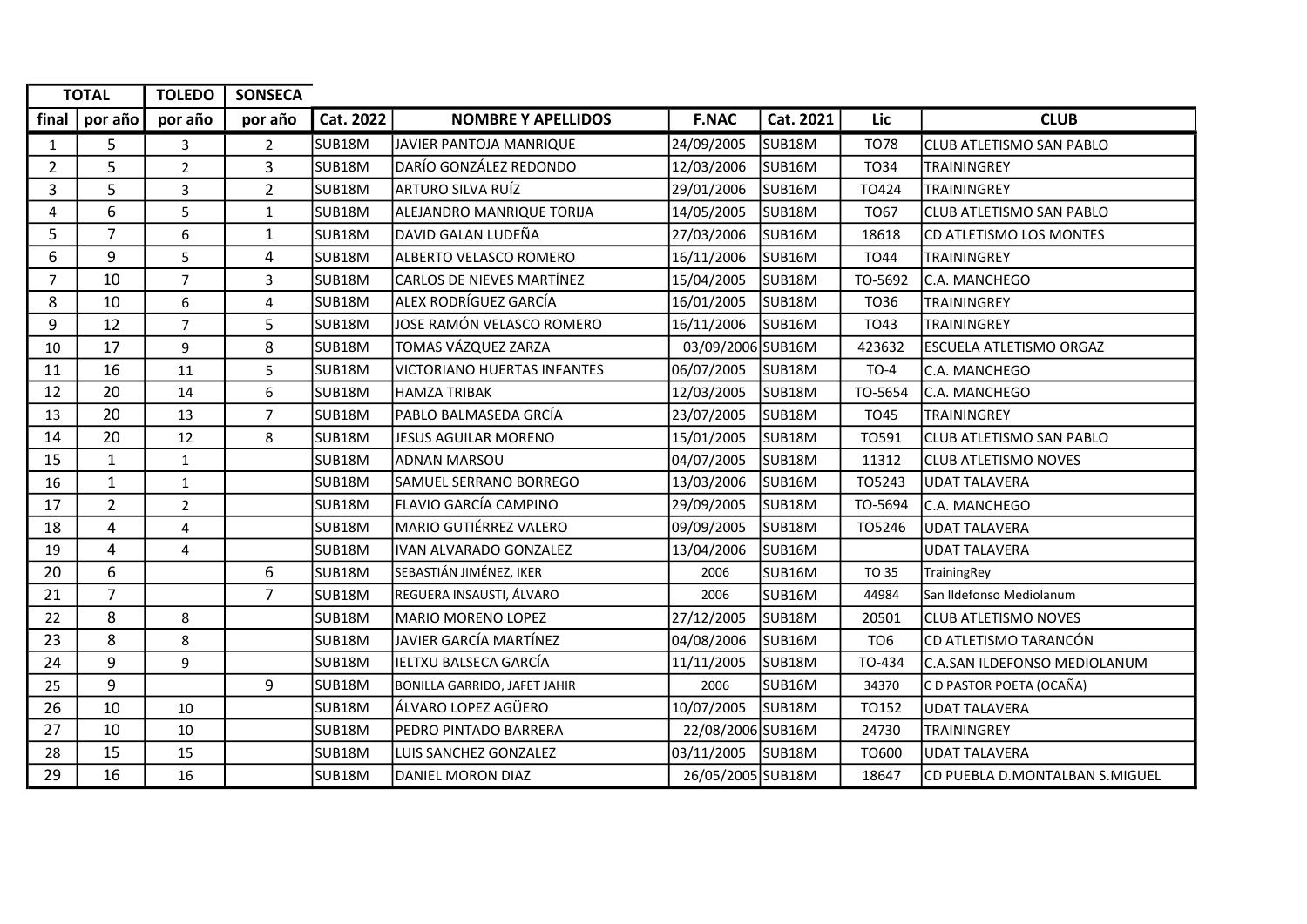|                | <b>TOTAL</b>   | <b>TOLEDO</b>  | <b>SONSECA</b> |           |                                  |                   |                     |             |                                       |
|----------------|----------------|----------------|----------------|-----------|----------------------------------|-------------------|---------------------|-------------|---------------------------------------|
| final          | por año        | por año        | por año        | Cat. 2022 | <b>NOMBRE Y APELLIDOS</b>        | <b>F.NAC</b>      | Cat. 2021           | Lic         | <b>CLUB</b>                           |
| 1              | 2              | $\mathbf{1}$   | 1              | SUB16M    | ALEJANDRO DE NIEVES MARTÍNEZ     | 17/05/2008        | SUB <sub>14M</sub>  | 48776       | C.A. MANCHEGO                         |
| $\overline{2}$ | 5              | 3              | $\overline{2}$ | SUB16M    | IROBERTO ORTEGA SERRANO          | 12/09/2008        | SUB <sub>14M</sub>  | 50842       | C.A. MANCHEGO                         |
| 3              | 10             | 4              | 6              | SUB16M    | LEON JOSÉ PEREIRA MARTÍNEZ       | 23/06/2008        | SUB <sub>14M</sub>  | 16601       | <b>TRAININGREY</b>                    |
| 4              | 10             | 5              | 5              | SUB16M    | DAVID REY VEIGA                  | 31/03/2008        | SUB <sub>14M</sub>  | 20182       | <b>TRAININGREY</b>                    |
| 5              | 14             | $\overline{7}$ | $\overline{7}$ | SUB16M    | RODRIGO SILVA RUÍZ               | 27/07/2008        | SUB <sub>14M</sub>  | 28406       | <b>TRAININGREY</b>                    |
| 6              | 21             | 9              | 12             | SUB16M    | <b>PABLO RECIO SANTOS</b>        | 22/10/2008        | SUB <sub>14M</sub>  | 29809       | <b>TRAININGREY</b>                    |
| $\overline{7}$ | 21             | 10             | 11             | SUB16M    | ldavid fuhua Oliver Pérez        | 19/05/2008        | SUB <sub>14M</sub>  | ETO46135    | C.A.SAN ILDEFONSO MEDIOLANUM          |
| 8              | 24             | 11             | 13             | SUB16M    | EZEQUIEL ALEJANDRO MEDINA PLAZA  | 18/06/2008        | SUB <sub>14M</sub>  | 43166       | <b>TRAININGREY</b>                    |
| 9              | $\mathbf{1}$   | $\mathbf{1}$   |                | SUB16M    | IELOY SERRANO BORREGO            | 24/07/2007        | SUB <sub>16M</sub>  | TO5731      | <b>UDAT TALAVERA</b>                  |
| 10             | $\overline{2}$ | $\overline{2}$ |                | SUB16M    | <b>DANIEL OSTAPCHUK</b>          | 09/06/2007        | SUB <sub>16M</sub>  | TO596       | CD ATLETISMO TARANCÓN                 |
| 11             | $\overline{2}$ | $\overline{2}$ |                | SUB16M    | <b>SERGIO MARTÍN OLIVARES</b>    | 18/01/2008        | SUB <sub>14M</sub>  | TO452       | <b>TRAININGREY</b>                    |
| 12             | 3              | $\mathbf{3}$   |                | SUB16M    | <b>ALFONSO SOBRINO SANZ</b>      | 14/04/2007        | SUB <sub>16M</sub>  | TO 142      | <b>UDAT TALAVERA</b>                  |
| 13             | 3              |                | $\overline{3}$ | SUB16M    | JIMÉNEZ FORONDA, NÉSTOR          | 2008              | SUB <sub>14</sub> M | M           | TEAM JJJ EVEDEPORT RUNNING            |
| 14             | 4              | 4              |                | SUB16M    | JORGE MUÑOZ RABOSO               | 11/03/2007 SUB16M |                     | 17246       | C.A. MANCHEGO                         |
| 15             | 4              |                | 4              | SUB16M    | MUÑOZ SERRANO, RODRIGO           | 2008              | SUB <sub>14M</sub>  | M           | <b>UDAT Talavera</b>                  |
| 16             | 5              | 5              |                | SUB16M    | <b>ALBERTO ORTIZ MAESTRE</b>     | 23/12/2007 SUB16M |                     | <b>TO70</b> | C UNICAJA BANCO-C.A.TOLEDO            |
| 17             | 6              | 6              |                | SUB16M    | lALVARO LOPEZ GONZALEZ           | 06/01/2007 SUB16M |                     | TO408       | CD PUEBLA D.MONTALBAN S.MIGUEL        |
| 18             | 6              | 6              |                | SUB16M    | <b>HECTOR GARCÍA MARTÍNEZ</b>    | 12/03/2008        | SUB <sub>14</sub> M |             | ETO41679 C.A.SAN ILDEFONSO MEDIOLANUM |
| 19             | $\overline{7}$ | $\overline{7}$ |                | SUB16M    | JESUS RODRIGUEZ VELASCO          | 01/01/2007 SUB16M |                     | 19199       | CD PUEBLA D.MONTALBAN S.MIGUEL        |
| 20             | 8              | 8              |                | SUB16M    | LUCAS PALOMINO FOURNIER          | 08/10/2008        | SUB <sub>14</sub> M | TO421       | <b>TRAININGREY</b>                    |
| 21             | 8              |                | 8              | SUB16M    | SOTO SEGURA, VICTOR              | 2008              | SUB <sub>14M</sub>  | M           | Atletismo Seseña                      |
| 22             | 9              |                | 9              | SUB16M    | GARCÍA-OCHOA VALENTÍN, HUGO      | 2008              | SUB <sub>14M</sub>  | M           | CP. EVANGELISTA                       |
| 23             | 10             |                | 10             | SUB16M    | FONSECA NIETO, DANIEL            | 2008              | SUB14M              | M           | Atletismo Seseña                      |
| 24             | 12             | 12             |                | SUB16M    | <b>ANTONIO ESQUINAS CASTILLA</b> | 21/05/2008        | SUB <sub>14M</sub>  |             | ETO10660 CD PASTOR POETA DE OCAÑA     |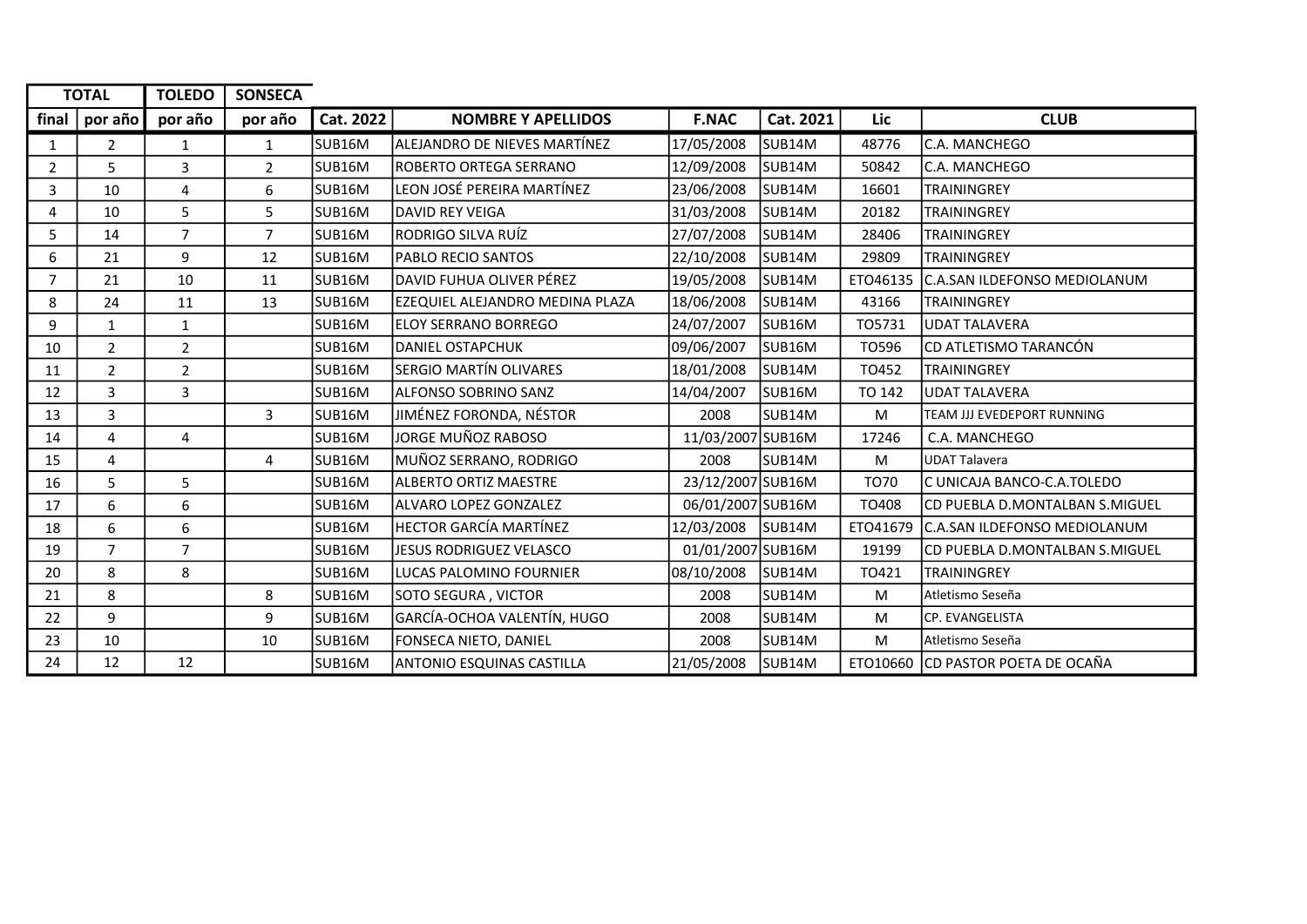|                | <b>TOTAL</b>   | <b>TOLEDO</b>  | <b>SONSECA</b> |           |                                   |              |                    |         |                                    |
|----------------|----------------|----------------|----------------|-----------|-----------------------------------|--------------|--------------------|---------|------------------------------------|
| final          | por año        | por año        | por año        | Cat. 2022 | <b>NOMBRE Y APELLIDOS</b>         | <b>F.NAC</b> | Cat. 2021          | Lic     | <b>CLUB</b>                        |
| $\mathbf{1}$   | $\overline{2}$ | $\mathbf{1}$   | $\mathbf{1}$   | SUB14M    | <b>FABIO ALGUALCIL CAPUCHINO</b>  | 27/03/2010   | SUB <sub>12M</sub> | 6201    | UNICAJA BANCO-C.A.TOLEDO           |
| $\overline{2}$ | 3              | $\overline{2}$ | $\mathbf 1$    | SUB14M    | <b>CESAR GARCÍA MORENO</b>        | 30/06/2009   | SUB14M             | 41942   | C.A.SAN ILDEFONSO MEDIOLANUM       |
| 3              | $\overline{4}$ | $\mathbf{1}$   | 3              | SUB14M    | <b>FRANCISCO GRASS SERRANO</b>    | 15/12/2009   | SUB14M             | TO427   | TRAININGREY                        |
| 4              | 4              | $\overline{2}$ | $\overline{2}$ | SUB14M    | GUILLERMO CARRASCOSA DÍAZ         | 22/06/2010   | SUB <sub>12M</sub> | 27877   | <b>TRAININGREY</b>                 |
| 5              | 6              | 4              | $\overline{2}$ | SUB14M    | <b>MOHSIN GHAILAN</b>             | 01/03/2009   | SUB14M             | 42553   | CD PASTOR POETA DE OCAÑA           |
| 6              | $\overline{7}$ | 3              | 4              | SUB14M    | BRUNO PIÑA DÍAZ-GUERRA            | 23/08/2009   | SUB <sub>14M</sub> | TO423   | <b>TRAININGREY</b>                 |
| $\overline{7}$ | $\overline{7}$ | 3              | 4              | SUB14M    | MATEO CARDOSO BOTICA              | 26/12/2010   | SUB12M             | 26387   | <b>TRAININGREY</b>                 |
| 8              | $\overline{7}$ | 4              | 3              | SUB14M    | JAVIER ESPINOSA PRIETO            | 07/01/2010   | SUB <sub>12M</sub> | 4827    | <b>UDAT TALAVERA</b>               |
| 9              | 12             | 6              | 6              | SUB14M    | YULEN GOMEZ GAMBOA                | 25/12/2009   | SUB <sub>14M</sub> | 9140    | UNICAJA BANCO-C.A.TOLEDO           |
| 10             | 15             | 9              | 6              | SUB14M    | OMAR GONZALEZ BLESA               | 04/03/2010   | SUB12M             | 36196   | CD ATLETISMO LOS MONTES            |
| 11             | 16             | 9              | $\overline{7}$ | SUB14M    | DANIEL GOVANTES CALVO             | 12/02/2009   | SUB <sub>14M</sub> | 26520   | <b>TRAININGREY</b>                 |
| 12             | 19             | 11             | 8              | SUB14M    | ALEJANDRO RODRIGUEZ LANCHA        | 21/04/2009   | SUB14M             | 45020   | UNICAJA BANCO-C.A.TOLEDO           |
| 13             | 21             | 13             | 8              | SUB14M    | <b>IBRAHIM HARRAK</b>             | 30/11/2010   | SUB12M             | 45925   | UNICAJA BANCO-C.A.TOLEDO           |
| 14             | 24             | 13             | 11             | SUB14M    | LUCAS SÁNCHEZ SÁNCHEZ             | 29/08/2009   | SUB <sub>14M</sub> | 31371   | C.P. EVANGELISTA-ATLETISMO SONSECA |
| 15             | 31             | 18             | 13             | SUB14M    | <b>ALFREDO MORIN GARCIA</b>       | 26/10/2010   | SUB <sub>12M</sub> | 45159   | C.A.SAN ILDEFONSO MEDIOLANUM       |
| 16             | 31             | 19             | 12             | SUB14M    | <b>RODRIGO MARTIN PEDRAZA</b>     | 19/03/2010   | SUB <sub>12M</sub> | 4609    | UNICAJA BANCO-C.A.TOLEDO           |
| 17             | 35             | 21             | 14             | SUB14M    | UNAI CARRILLO LÓPEZ               | 19/02/2010   | SUB <sub>12M</sub> | TO 007  | UNICAJA BANCO-C.A.TOLEDO           |
| 18             | 38             | 22             | 16             | SUB14M    | ÁLVARO PLO GARCÍA                 | 08/10/2010   | SUB12M             | 19342   | TRAININGREY                        |
| 19             | 5              |                | 5              | SUB14M    | KARZAZI BENAMEURE, MOHAMED        | 2009         | SUB <sub>14M</sub> | 59093   | CP. EVANGELISTA                    |
| 20             | 5              | 5              |                | SUB14M    | JULIAN NOTARIO LOSA               | 17/08/2009   | SUB <sub>14M</sub> | 22680   | UNICAJA BANCO-C.A.TOLEDO           |
| 21             | 5              |                | 5              | SUB14M    | HERNANDEZ RAMIREZ, GONZALO        | 2010         | SUB12M             | TO 369  | Unicaja Banco - C.A.Toledo         |
| 22             | 5              | 5              |                | SUB14M    | MANUEL MARTÍN OLIVARES            | 29/09/2010   | SUB12M             | 6888    | <b>TRAININGREY</b>                 |
| 23             | 6              | 6              |                | SUB14M    | <b>ALVARO SANCHEZ BALLESTEROS</b> | 13/11/2010   | SUB12M             | 29285   | <b>CLUB ATLETISMO NOVES</b>        |
| 24             | $\overline{7}$ | $\overline{7}$ |                | SUB14M    | HERNÁN CHICHARRO RODRIGO          | 06/04/2009   | SUB <sub>14M</sub> | 5175    | CD PASTOR POETA DE OCAÑA           |
| 25             | $\overline{7}$ | $\overline{7}$ |                | SUB14M    | <b>DAVID LÓPEZ IGLESIAS</b>       | 22/06/2010   | SUB12M             | 11351   | <b>TRAININGREY</b>                 |
| 26             | $\overline{7}$ |                | $\overline{7}$ | SUB14M    | PEÑALVER SÁNCHEZ, HÉCTOR          | 2010         | SUB12M             | 31604   | CP. EVANGELISTA                    |
| 27             | 8              | 8              |                | SUB14M    | ÁLVERO ARRAZ FERNÁNDEZ            | 22/05/2009   | SUB <sub>14M</sub> | 27173   | <b>TRAININGREY</b>                 |
| 28             | 8              | 8              |                | SUB14M    | TIEBLE ISSA DIARRA DIARRA         | 11/06/2010   | SUB12F             | 36296   | UNICAJA BANCO-C.A.TOLEDO           |
| 29             | 9              |                | 9              | SUB14M    | SOTO SEGURA, ALVARO               | 2009         | SUB14M             | 18824   | Atletismo Seseña                   |
| 30             | 9              |                | 9              | SUB14M    | FERNANDEZ PALENCIA, MANUEL        | 2010         | SUB <sub>12M</sub> | LIC-DIA | <b>INDEPENDIENTE</b>               |
| 31             | 10             |                | 10             | SUB14M    | SÁNCHEZ ALARCOS SOTOMAYOR, DIEGO  | 2009         | SUB14M             | 24917   | CP. EVANGELISTA                    |